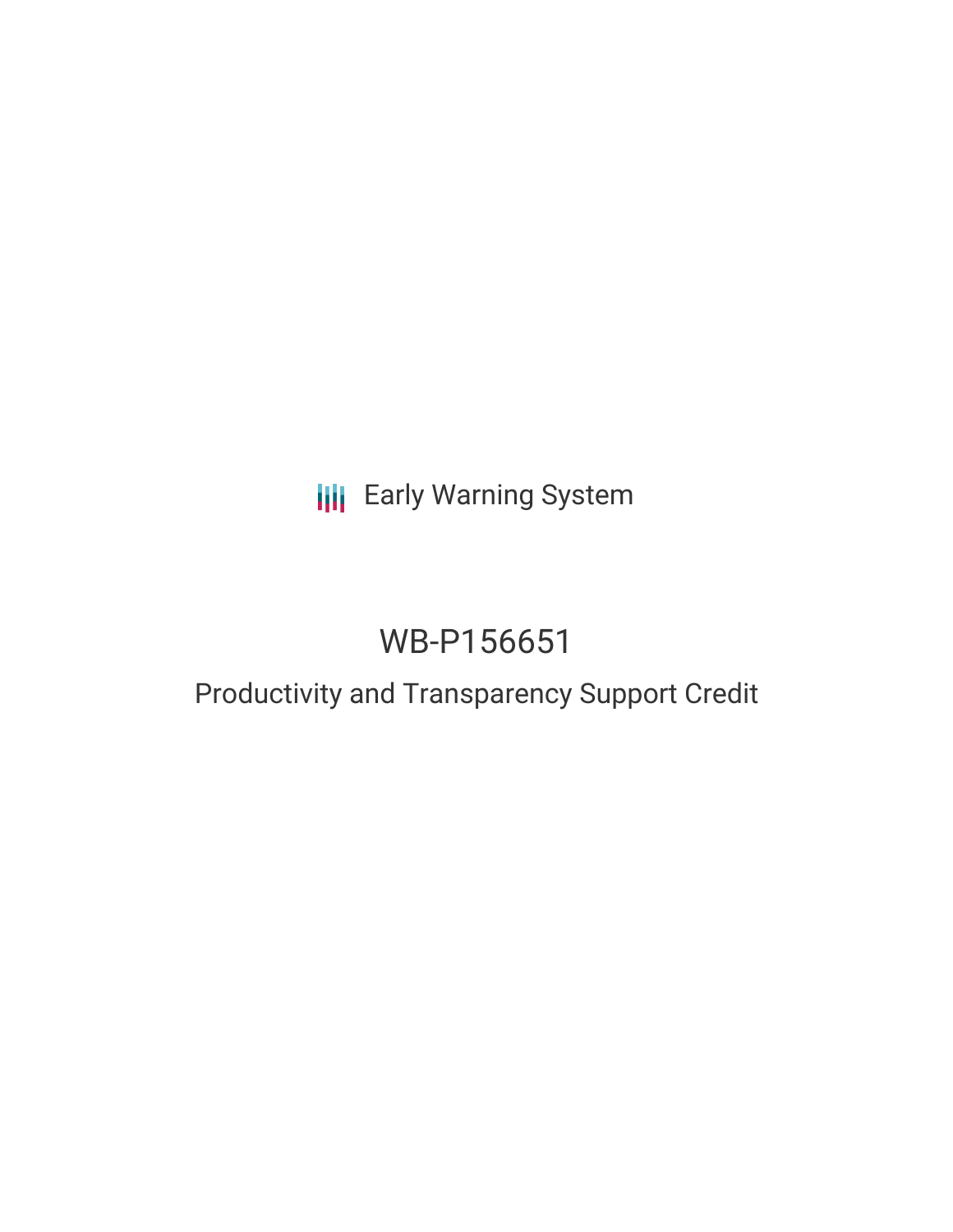

#### **Quick Facts**

| <b>Countries</b>               | Sierra Leone                      |
|--------------------------------|-----------------------------------|
| <b>Financial Institutions</b>  | World Bank (WB)                   |
| <b>Status</b>                  | Active                            |
| <b>Bank Risk Rating</b>        | U                                 |
| <b>Voting Date</b>             | 2017-06-30                        |
| <b>Borrower</b>                | <b>GOVERNMENT OF SIERRA LEONE</b> |
| <b>Sectors</b>                 | Finance                           |
| <b>Investment Amount (USD)</b> | \$20.00 million                   |
| <b>Project Cost (USD)</b>      | \$20.00 million                   |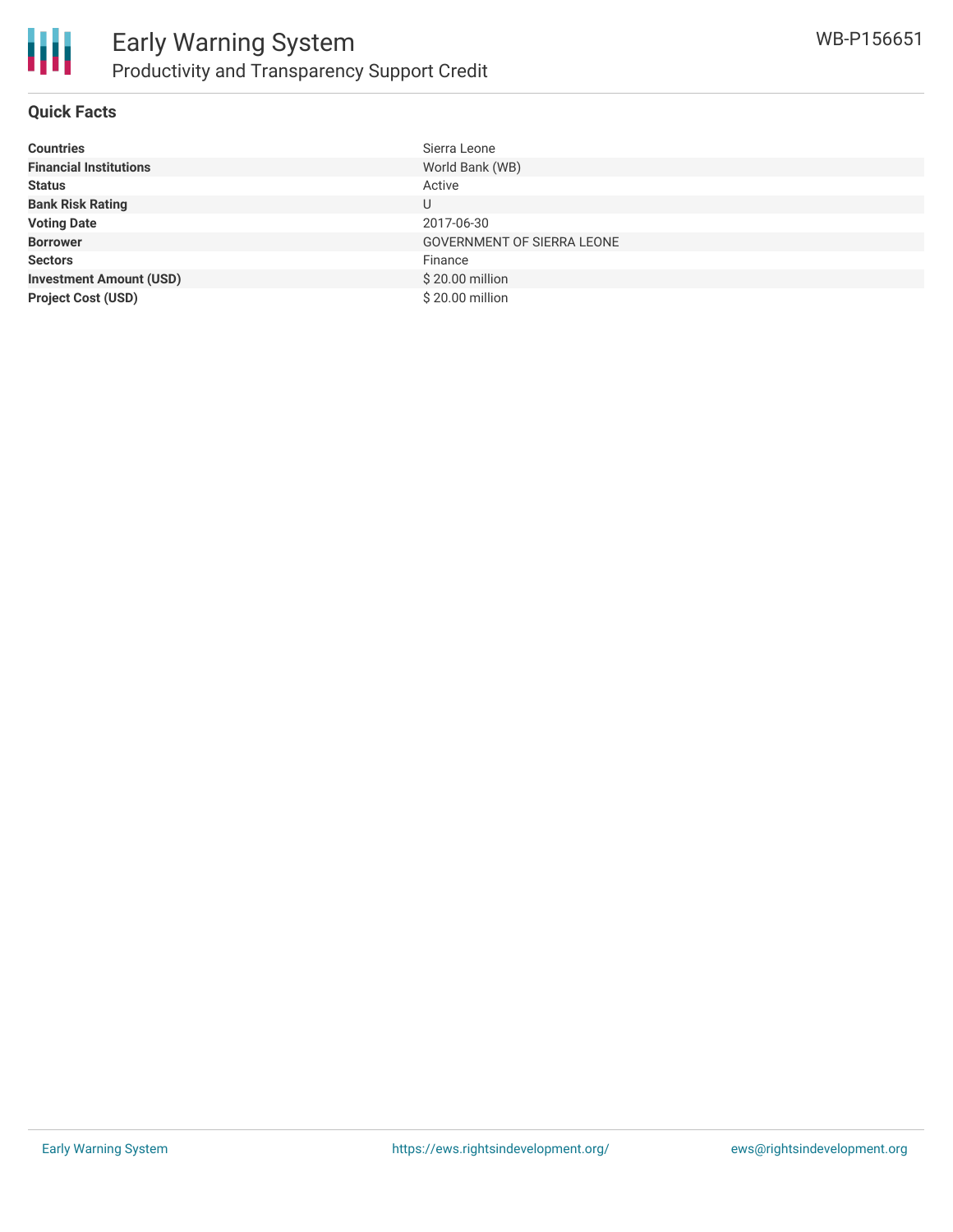

#### **Project Description**

This single tranche First Productivity and Transparency Support Credit Project (PTSC-I) for the Republic of Sierra Leone seeks the approval of the Executive Directors to provide a credit of SDR 16.1 million (US\$22 million equivalent) including US\$12 million from the Crisis Response Window (CRW) and a grant of SDR5.9 million (US\$8 million equivalent) from the CRW. This operation is the first of a programmatic series of three PTSCs, which supports the implementation of the country's third poverty reduction strategy, the Agenda for Prosperity (AfP) and the President Ebola Recovery Priorities. The aim of this series is to contribute to the Government's objective of achieving sustainable and inclusive economic development through: (i) increasing productivity in selected economic sectors and (ii) improving transparency and accountability in selected government decision making processes. The program supports critical policy reforms to promote sustainable and inclusive growth and build economic resilience. Sierra Leone's opportunities to eradicate extreme poverty and boost shared prosperity rest on sound exploitation on the country's abundant natural resource endowments, renewable (arable land, forestry, and fisheries) and non-renewable (water, oil, and minerals). The operation supports ongoing reforms to increase productivity and sustainability in agriculture and fisheries and increase efficiency in the and education sector while promoting transparency and accountability in selected government decision making processes and related transactions, including decision to grant access rights to private operators, including land and fisheries. The program will also focus on reducing the likelihood of missprocurement through improved transparency and accountability and on increasing information available to document corruption cases through an effective asset disclosure system.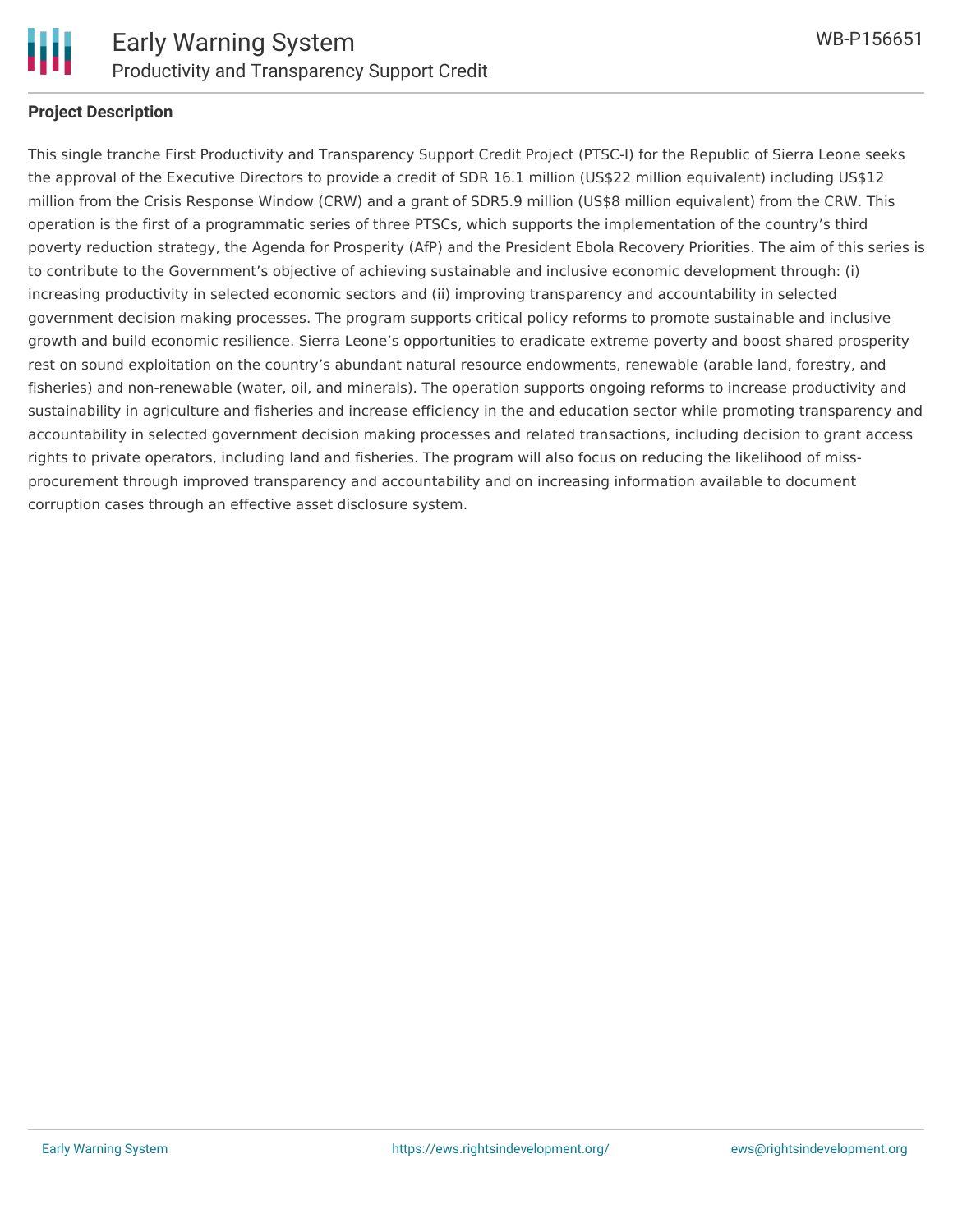

#### **Investment Description**

World Bank (WB)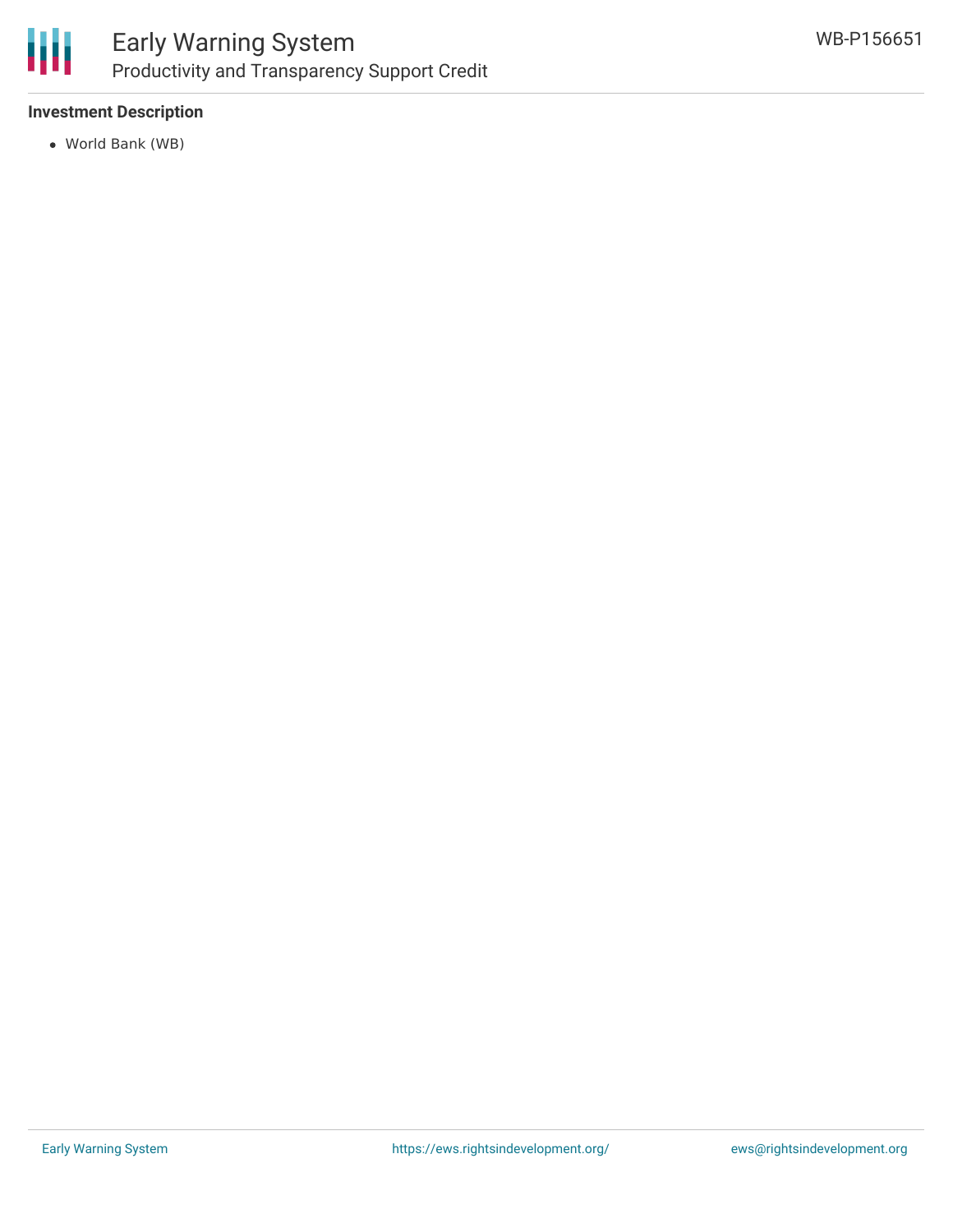

#### **Contact Information**

Contact: Mamadou Ndione Title: Senior Economist Tel: (202) 458-2464 Fax: (202) 473 8368 Email: mndione@worldbank.org

Contact: Hardwick Tchale Title: Senior Agriculture Economist Tel: +233-302-214131 Email: htchale@worldbank.org

#### ACCOUNTABILITY MECHANISM OF WORLD BANK

The World Bank Inspection Panel is the independent complaint mechanism and fact-finding body for people who believe they are likely to be, or have been, adversely affected by a World Bank-financed project. If you submit a complaint to the Inspection Panel, they may investigate to assess whether the World Bank is following its own policies and procedures for preventing harm to people or the environment. You can contact the Inspection Panel or submit a complaint by emailing ipanel@worldbank.org. You can learn more about the Inspection Panel and how to file a complaint at: http://ewebapps.worldbank.org/apps/ip/Pages/Home.aspx.